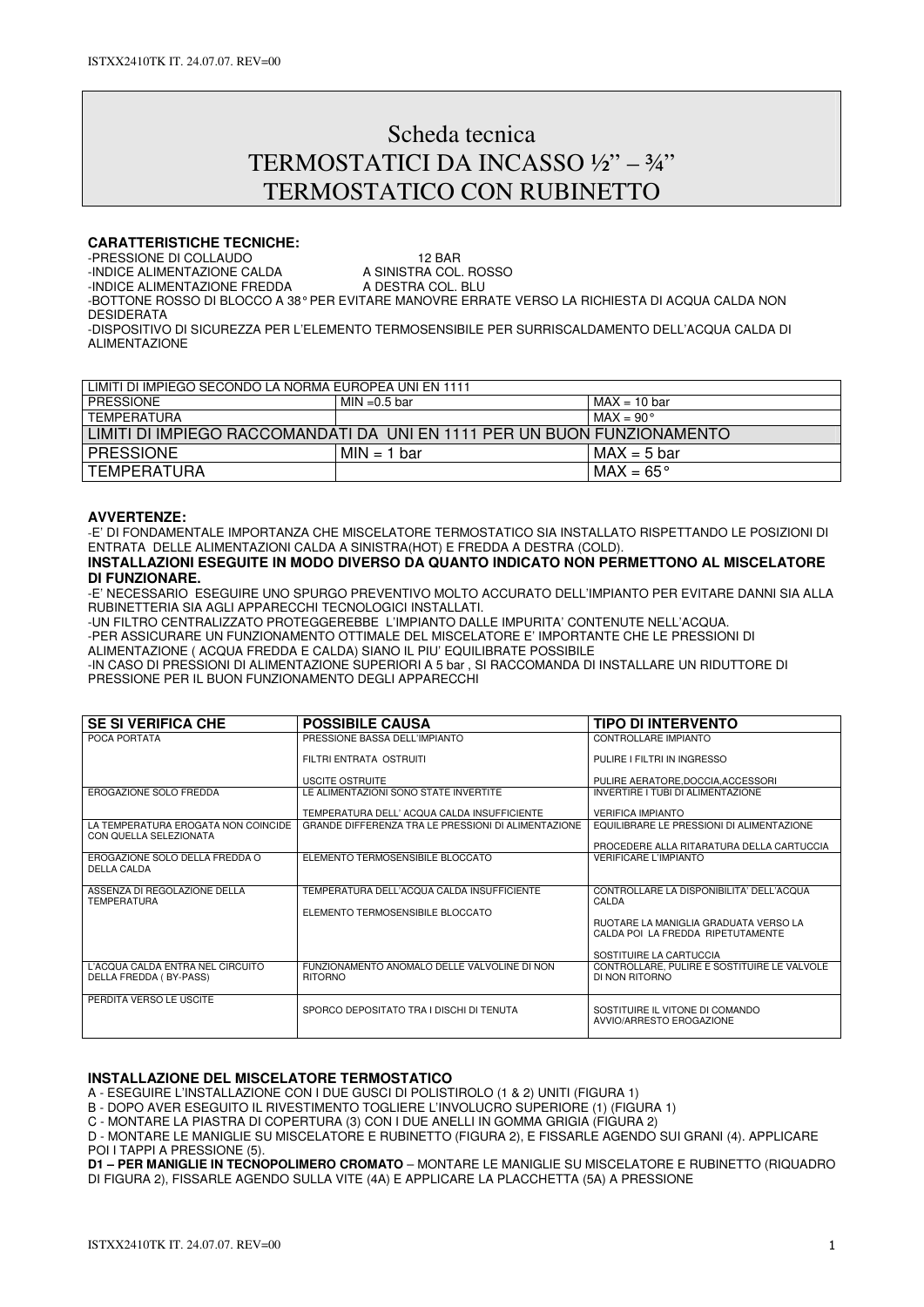#### **TARATURA:**

I MISCELATORI SONO TESTATI E TARATI PRESSO LA NOSTRA SEDE TUTTAVIA PARTICOLARI CONDIZIONI DI ESERCIZIO POSSONO RENDERE NECESSARIA UNA NUOVA TARATURA PER OTTENERE LE TEMPERATURE RICHIESTE. PROCEDERE SECONDO LE SEGUENTI INDICAZIONI:

A -FAR SCORRERE L'ACQUA MISURANDO LA TEMPERATURA CON UN TERMOMETRO

B - RUOTARE LA MANIGLIA FINO AD OTTENERE LA TEMPERATURA DI 38°

C - ASPORTARE IL TAPPO (5), SVITARE IL GRANO (4) E TOGLIERE LA MANIGLIA GRADUATA SENZA RUOTARLA (FIGURA 2) E REINSERIRLA IN MODO CHE I 38° SIANO IN CORRISPONDENZA DELL'INDICE DI RIFERIMENTO DELLA TEMPERATURA

**C1 – PER MANIGLIE IN TECNOPOLIMERO CROMATO** - TOGLIERE LA PLACCHETTA (5A), SVITARE LA VITE DI FISSAGGIO (4A) E TOGLIERE LA MANIGLIA (RIQUADRO DI FIGURA 2)

D - FISSARE LA MANIGLIA AGENDO SUL GRANO (4) E INSERIRE IL TAPPO A PRESSIONE (5)

### **MANUTENZIONE (FIGURA 3)**

PER EFFETTUARE MANUTENZIONI O VERIFICA DELLA CARTUCCIA TERMOSTATICA RICORDARSI DI CHIUDERE LE ACQUE DI ALIMENTAZIONE E SCARICARE LE PRESSIONI INTERNE APRENDO IL RUBINETTO:

A - TOGLIERE (FIGURA 3) IL TAPPO (5), SVITARE IL GRANO (4) E TOGLIERE LA MANIGLIA GRADUATA

- B RIMUOVERE LA CAMMA IN MATERIALE PLASTICO GRIGIO (6)
- C CON LA CHIAVE CH 32 SMONTARE LA GHIERA DI COPERTURA (7)
- D -TOGLIERE LA CARTUCCIA (8)
- E VERIFICARE IL FUNZIONAMENTO, PULIRE I FILTRI DALLE IMPURITA' O SOSTITUIRLA
- F PROCEDERE IN MODO INVERSO SEGUENDO LE ISTRUZIONI DI TARATURA

#### **MANUTENZIONE DEL RUBINETTO (FIGURA 3)**

A - TOGLIERE IL TAPPO (5), SVITARE IL GRANO (4) E TOGLIERE LA MANIGLIA

- B SVITARE LA VITE (9) E TOGLIERE LA PROLUNGA.
- C SVITARE IL ROSONE (10) E SMONTARE IL CANOTTO (11)
- D CON LA CHIAVE DEL 17 O DEL 18 SMONTARE IL VITONE (12)
- E VERIFICARLO O SOSTITUIRLO(NEL CASO DI UN VITONE IN CERAMICA ANCHE CON UNO TRADIZIONALE)
- F PROCEDERE IN MODO INVERSO

## **MANUTENZIONE DELLE VALVOLE (FIGURA 1)**

- A TOGLIERE IL TAPPO DI ISPEZIONE (13) DELLA VALVOLA DI NON RITORNO (FIGURA 1)
- B TOGLIERE LA VALVOLA DI NON RITORNO
- C VERIFICARE LA VALVOLA
- D PROCEDERE IN MODO INVERSO

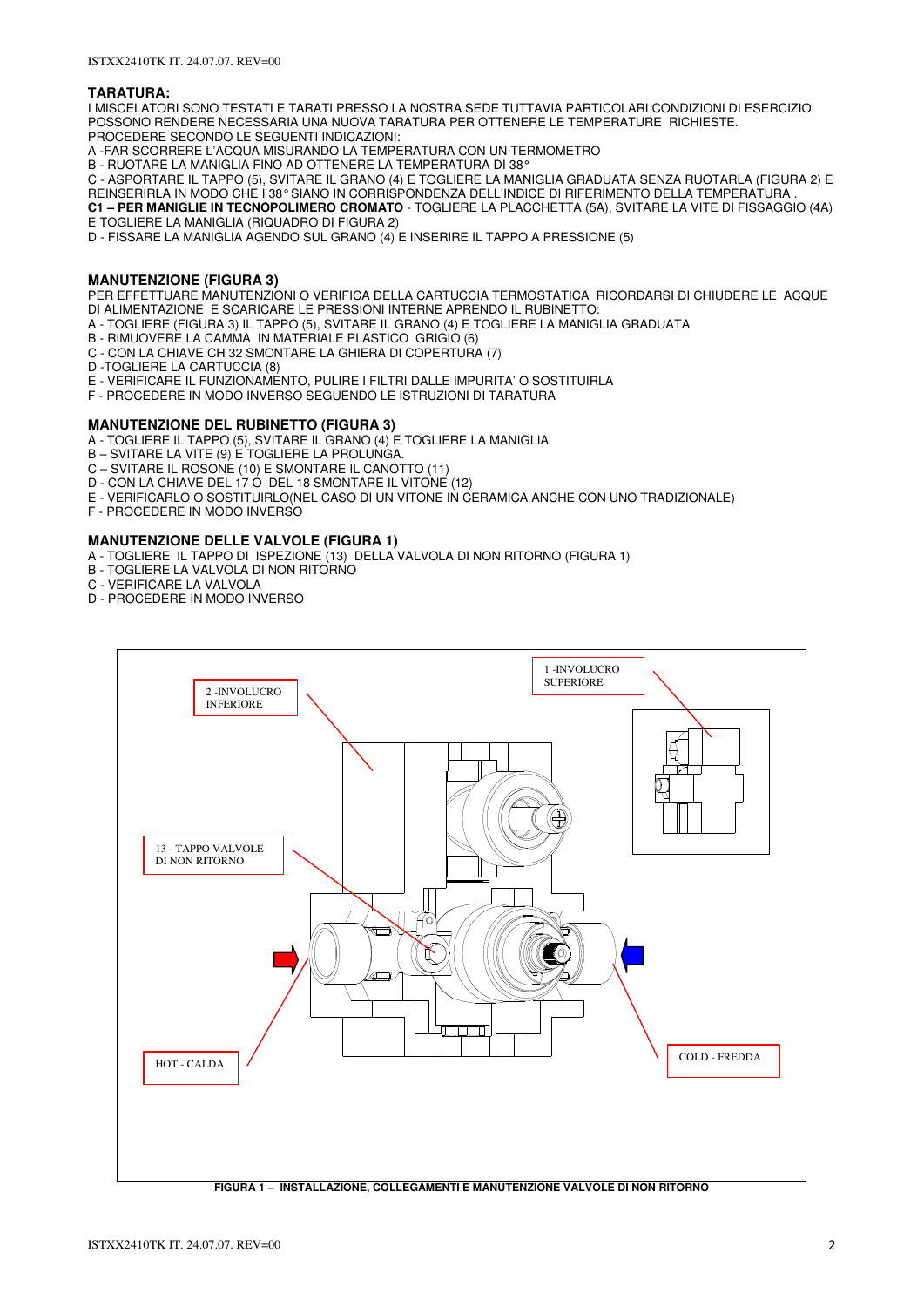

**FIGURA 3 – MANUTENZIONE COMPONENTI INTERNI**